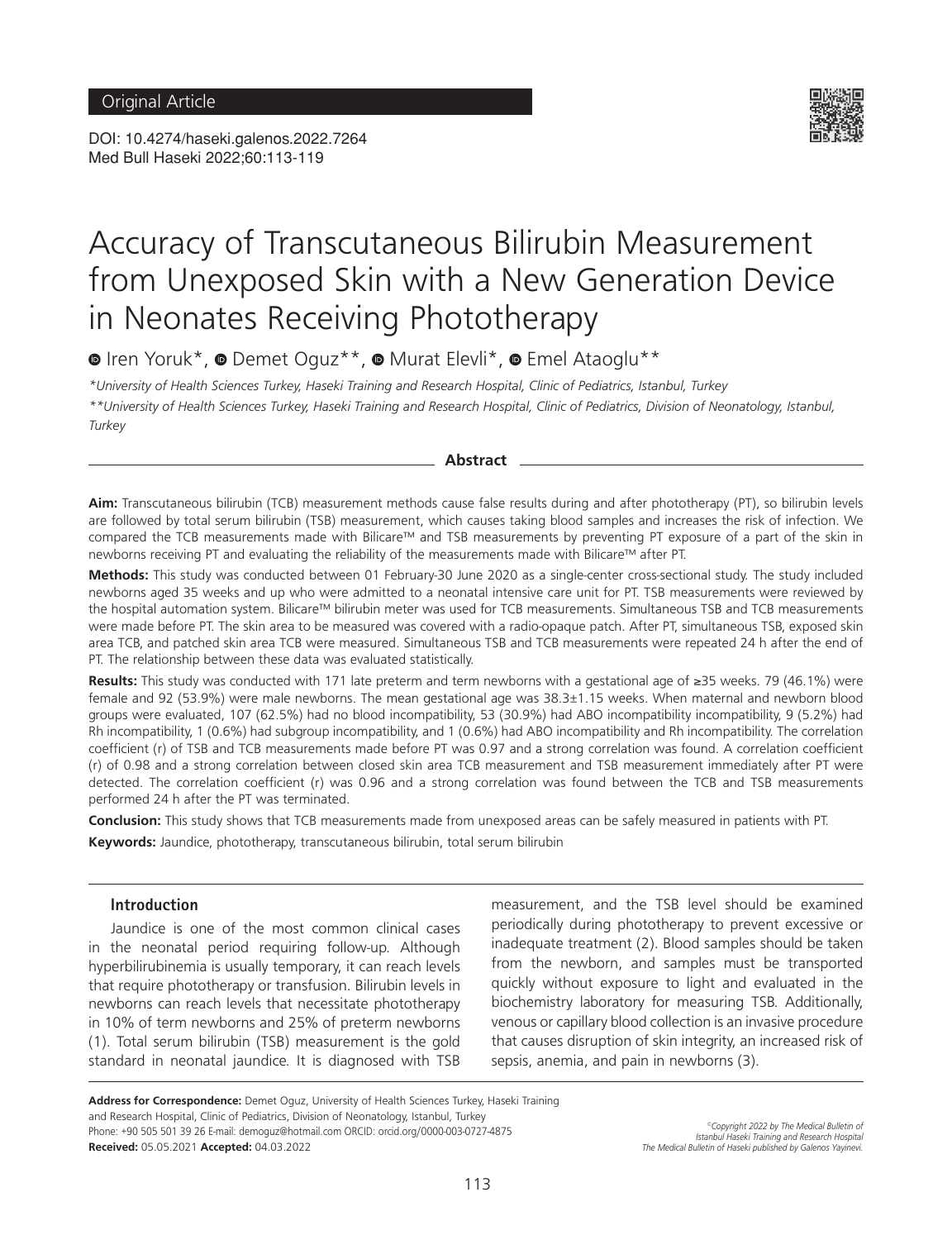Yoruk et al. Accuracy of Transcutaneous Bilirubinometry from Unexposed Skin

New generation transcutaneous bilirubin (TCB) meters show jaundice of subcutaneous tissue by measuring the optical density of light between 450 nm-550 nm wavelength regions (4). Bilicare™ is the only TCB meter that uses LED light resource. Unlike other new generation devices, the measurement is made from the scaphoid fossa of the auricle. It is fixed with the help of a clamp on the device. Pressure is applied automatically, not by the user. The transmitted light passes through the tissue. Some of it is absorbed by the bilirubin in the tissue, and some is reflected back to the outside. A receiver in the sensor collects and analyzes the reflected light. It is possible to get results quickly without invasive procedures with TCB measurement methods (5). With the widespread use of TCB measurement methods, the incidence of severe hyperbilirubinemia, re-hospitalization, and the number of babies receiving phototherapy has significantly decreased (6). Thanks to the advantages of TCB measurement, the use of TCB measuring devices has increased recently. In this study, we determined the correlation between TCB measurement and TSB measurements and the reliability of TCB measurement in newborns receiving phototherapy.

# **Methods**

#### **Study Design**

After this study was planned, approval was obtained from the Clinical Research Ethics Committee of University of Health Sciences Turkey, Haseki Training and Research Hospital with a decision dated April 29, 2020 and numbered 2020-38. Both verbal and written informed consent were obtained from the families of the babies. This study was conducted between 01 February-30 June 2020 as a single-center cross-sectional study.

This study was conducted on 171 infants with phototherapy indications hospitalized in the Neonatal Intensive Care Unit of University of Health Sciences Turkey, Haseki Research and Training Hospital, Pediatrics Clinic. Newborns with a gestational age of ≥35 weeks, scheduled for blood collection due to jaundice, and scheduled for phototherapy in the neonatal intensive care unit were included in the study. Gestational age was calculated according to the last menstrual period. Babies with a postnatal age greater than 28 days, skin diseases, ear structure anomalies, and previous blood transfusions were excluded from the study.

# **Bilirubin Measurement Technique**

After the venous blood sample was taken from the babies whose TSB level was to be determined, the sample was transferred to the biochemistry laboratory of our hospital with unadulterated gel BD (Beckton Dickinson, New Jersey, USA) vacutainer biochemistry tubes. Samples were centrifuged at 1500 g for 10 min and TSB was measured spectrophotometrically after diazo reaction in a biochemistry autoanalyzer (Beckman Coulter™ AU5800 model Kyoto/Japan). Two consecutive measurements were made from the auricle scaphoid fossa with the Bilicare™ TCB measuring device within one minute after blood samples were taken, and the device was set to display the average of these two measurements. The average value shown by the device was recorded. Just before the onset of PT, the scaphoid fossa of the right auricle was covered with a non-translucent (radioopaque) patch that was easily removable and did not damage skin integrity (Figure 1). Before PT, all newborns were stripped except for the diapers. Phototherapy was started while the newborns wore eye patches. After 4 h of PT, venous blood samples were taken from the newborns and sent to the biochemistry laboratory of our hospital in unadulterated gel BD vacutainer biochemistry tubes. The patch was removed from the auricle. Two consecutive measurements were made with the TCB measuring device from the exposed and covered auricles during PT. Average values were recorded. Venous blood samples were taken from all newborns 24 h after PT. Samples were delivered to the biochemistry laboratory of our hospital with unadulterated gel vacutainer biochemistry tubes. TCB was measured using Bilicare™ from the right ear simultaneously with venous blood collection.



**Figure 1.** Measurement method with Bilicare™ transcutaneous bilirubinometer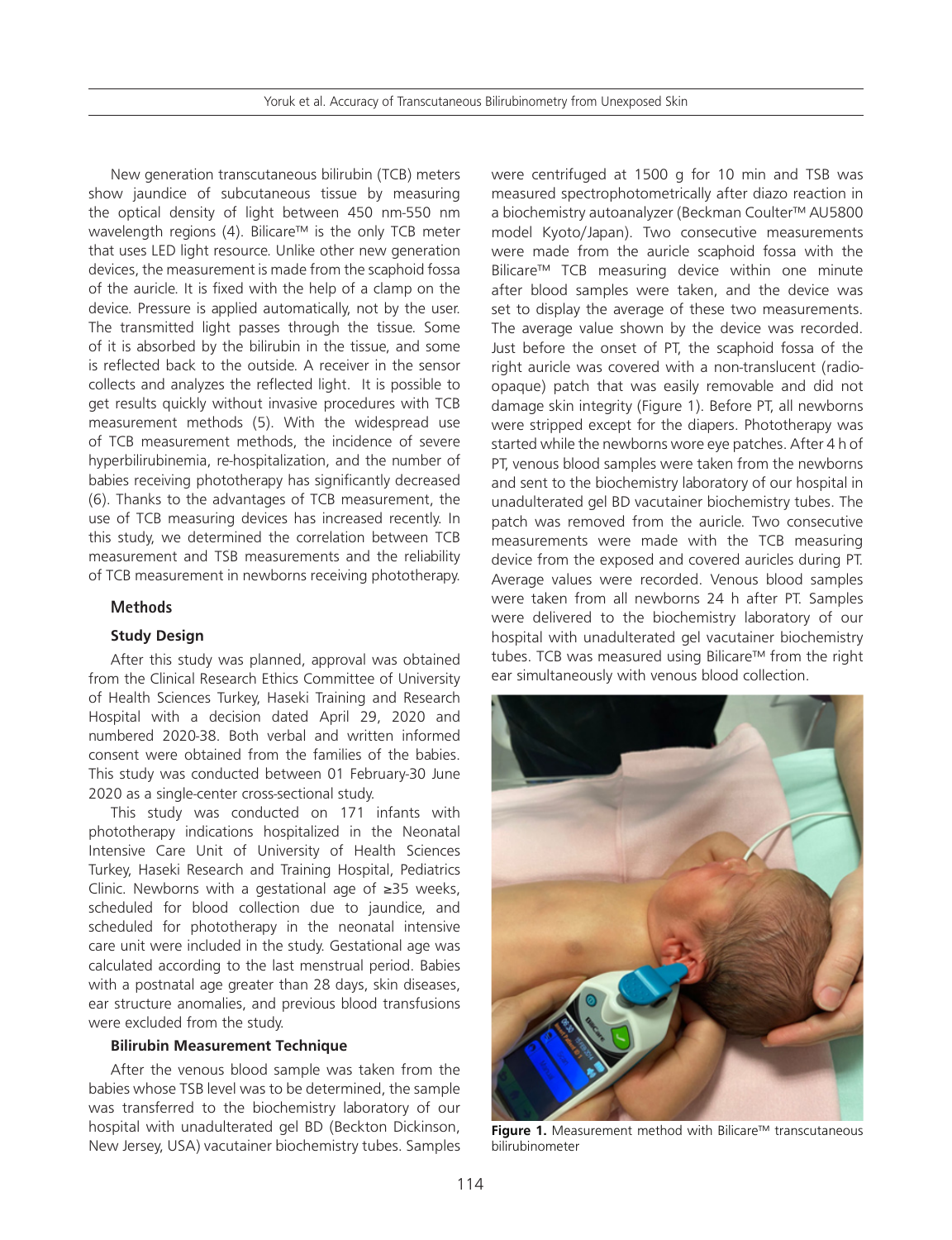# **Statistical Analysis**

The analyses were performed using SPSS 15.0 Statistics for Windows. Descriptive statistics: numbers and percentages for categorical variables, and mean and standard deviation for numerical variables were given. Comparisons of numerical variables in two independent groups were made using the Student's t-test in two groups when the normal distribution condition was met, the One-Way ANOVA test in more than two groups, the Mann-Whitney U test in two groups when the normal distribution condition was not met, and the Kruskal-Wallis test in more than two groups. In the non-parametric test, subgroups analyzed in more than two independent groups were made with the Mann-Whitney U test and interpreted with Bonferroni correction. Dependent group analyses were performed when the differences in numerical variables provided the normal distribution condition, paired t-test, and when the normal distribution condition was not met, with the test. The relationships between numerical tests were analyzed using Pearson correlation coefficient when the parametric test conditions were met if not Spearman correlation analysis was performed.

#### **Results**

The study was conducted with 171 late preterm and term newborns with a gestational age of ≥35 weeks. All the patients were hospitalized in our clinic and received phototherapy. Seventy-nine (46.1%) were female and 92 (53.9%) were male newborns. The mean gestational age was 38.3±1.15 weeks, and the mean birth weight was 3135±412 grams (Table 1). The distribution of Bilicare™ and TSB values measured before PT, after PT from the exposed and covered skin, and 24 h after PT is shown in Table 2 and Figure 2.

Before PT, there was a strong (r=0.976) and statistically significant positive correlation between Bilicare™ and TSB measurements (p<0.01). There was a strong (r=0.984) and statistically significant positive correlation between Bilicare™ and TSB measurements from the unexposed skin area after phototherapy (p<0.01). Additionally, there was a strong (r=0.965) and statistically significant correlation between Bilicare™ and TSB measurements at 24 h after PT (p<0.01) (Table 3).

TSB values were divided into two groups as ≤12 mg/dL and >12 mg/dL, and the measurements were evaluated between these two groups by Sperman Correlation Analysis. In the group with a TSB value of ≤12 mg/dL, there was a strong (r=0.953) and statistically significant positive correlation between Bilicare™ and TSB measurements before PT. There was a strong (r=0.920) and statistically significant positive correlation between Bilicare™ and TSB

measurements from the unexposed skin area. Additionally, there was a strong (r=0.947) and statistically significant positive correlation between Bilicare™ measurements at 24 h after PT and the TSB measurements (p<0.01) (Table 3).

In the group with a TSB value >12 mg/dL, a strong (r=0.925) and statistically significant positive correlation

| Table 1. Epidemiological features of cases                                                  |                |      |  |  |
|---------------------------------------------------------------------------------------------|----------------|------|--|--|
|                                                                                             | Mean ± SD      |      |  |  |
| <b>Birth week</b>                                                                           | $38.3 \pm 1.5$ |      |  |  |
| Age (days)                                                                                  | $3.5 \pm 3.6$  |      |  |  |
| <b>Birth scale</b>                                                                          | 3135±412       |      |  |  |
| Gender                                                                                      | n              | $\%$ |  |  |
| Girl                                                                                        | 79             | 46.1 |  |  |
| Male                                                                                        | 92             | 53.9 |  |  |
| Delivery type                                                                               |                |      |  |  |
| <b>NSVD</b>                                                                                 | 100            | 58.4 |  |  |
| C/S                                                                                         | 71             | 41.6 |  |  |
| Birth week                                                                                  |                |      |  |  |
| Late preterm                                                                                | 19             | 11.1 |  |  |
| Early term                                                                                  | 76             | 44.5 |  |  |
| Full term                                                                                   | 70             | 40.9 |  |  |
| Late term                                                                                   | 6              | 3.5  |  |  |
| Jaundice in siblings                                                                        |                |      |  |  |
| None                                                                                        | 158            | 92.5 |  |  |
| Not received treatment                                                                      | 10             | 5.8  |  |  |
| Received treatment                                                                          | 3              | 1.7  |  |  |
| Blood type incompatibility                                                                  |                |      |  |  |
| None                                                                                        | 107            | 62.5 |  |  |
| ABO incompatibility                                                                         | 53             | 30.9 |  |  |
| Rh incompatibility                                                                          | 9              | 0.6  |  |  |
| Subgroup incompatibility                                                                    | 1              | 0.6  |  |  |
| ABO+Rh incompatibility                                                                      | 1              | 9.1  |  |  |
| Coombs test                                                                                 |                |      |  |  |
| Positive                                                                                    | 11             | 6.5  |  |  |
| Negative                                                                                    | 160            | 93.5 |  |  |
| Consanguineous marriage                                                                     |                |      |  |  |
| Yes                                                                                         | 45             | 26.3 |  |  |
| No                                                                                          | 126            | 73.7 |  |  |
| Postnatal age (hours)                                                                       |                |      |  |  |
| 0-24. hour                                                                                  | 35             | 20.4 |  |  |
| 25-48. hour                                                                                 | 34             | 19.8 |  |  |
| 49-72, hour                                                                                 | 10             | 5.8  |  |  |
| 73-96. hour                                                                                 | 16             | 9.3  |  |  |
| 97-119. hour                                                                                | 11             | 6.4  |  |  |
| 120. hour and above                                                                         | 65             | 38   |  |  |
| SD: Standard deviation, NSVD: Normal spontaneous vaginal delivery, C/S:<br>Cesarean section |                |      |  |  |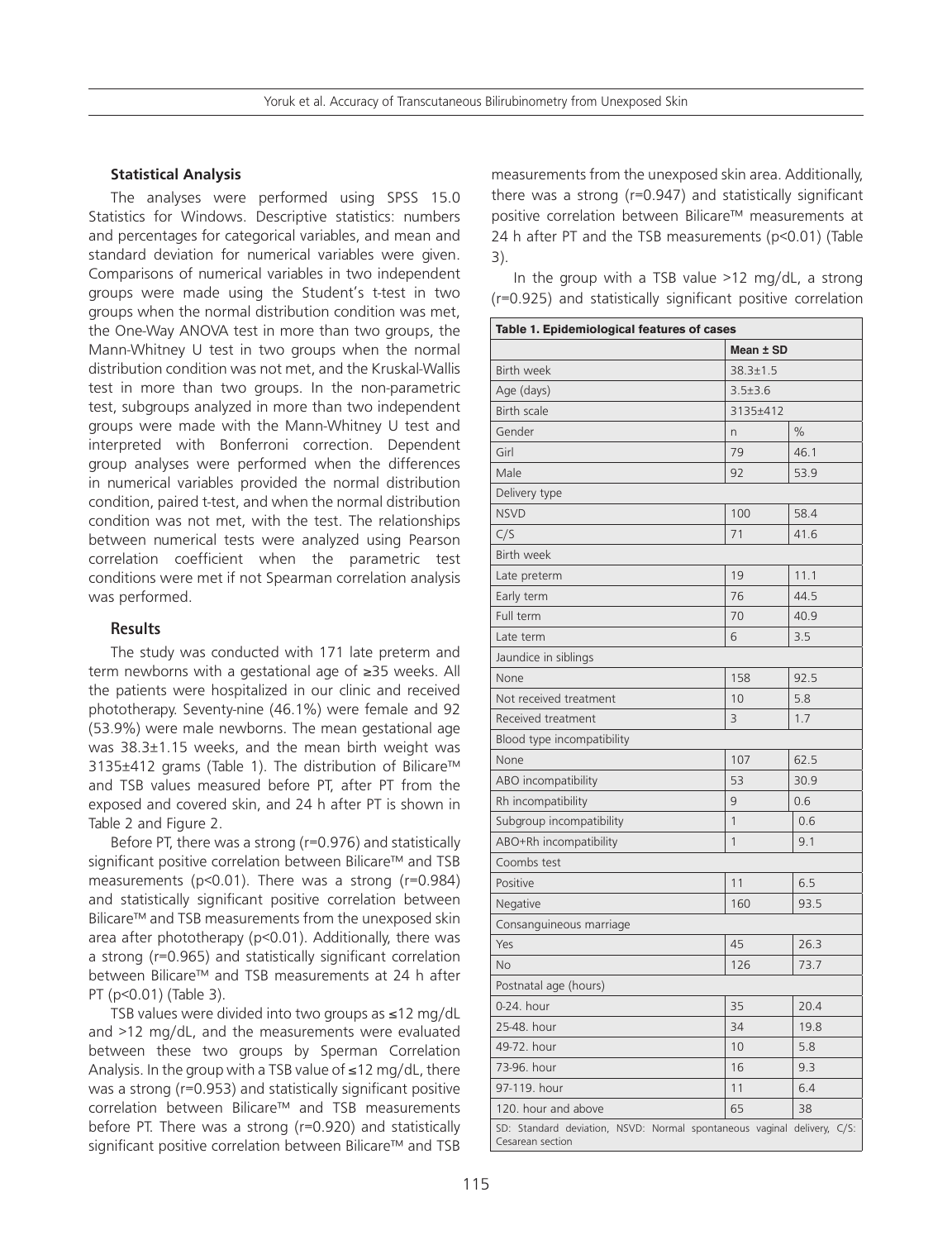

**Figure 2.** Mean values of TSB and TCB measurements in different time periods TCB: Transcutaneous bilirubin, TSB: Total serum bilirubin, PT: Phototherapy

was found between the measurements made with Bilicare<sup>™</sup> before phototherapy and TSB measurements, a strong (r=0.972) and statistically significant positive correlation was found between the measurements made with Bilicare™ from the unexposed skin area after phototherapy and TSB measurements; and a strong (r=0.955) and statistically significant positive correlation was found between Bilicare™ measurements at 24 h after PT and the TSB measurements (p<0.001) (Table 3).

| Table 2. Distribution of the TSB and TCB measurements                                                  |                  |  |  |
|--------------------------------------------------------------------------------------------------------|------------------|--|--|
| <b>Before PT</b>                                                                                       | Mean. ± SD       |  |  |
| Bilicare™                                                                                              | $14.21 \pm 4.71$ |  |  |
| <b>TSB</b>                                                                                             | 14.08±4.63       |  |  |
| After PT (exposed skin)                                                                                |                  |  |  |
| Bilicare™                                                                                              | $7.15 \pm 3.60$  |  |  |
| <b>TSB</b>                                                                                             | 11.44±4.06       |  |  |
| After PT (unexposed skin)                                                                              |                  |  |  |
| Bilicare™                                                                                              | $10.94 \pm 3.94$ |  |  |
| <b>TSB</b>                                                                                             | $11.44 \pm 4.06$ |  |  |
| After PT 24, hour                                                                                      |                  |  |  |
| Bilicare™                                                                                              | $9.98 + 2.54$    |  |  |
| <b>TSB</b>                                                                                             | $10.15 \pm 2.61$ |  |  |
| SD: Standard deviation, TCB: Transcutaneous bilirubin, TSB: Total serum bilirubin,<br>PT: Phototherapy |                  |  |  |

# **Discussion**

Today, TCB measuring devices are routinely used in the follow-up of neonatal jaundice. TCB measuring devices have provided us with the advantage of determining and monitoring the bilirubin level of newborns in their mother's arms without invasive intervention. However, current guidelines emphasize that TCB measurement is not sufficient when deciding on the need for treatment and that the result should be confirmed with TSB measurement. Additionally, it is recommended that patients who have received PT should be followed up with a TSB measurement. In the Guidelines for Approach, follow-up, and Treatment of Neonatal Jaundice published by the Turkish Neonatal Society in 2014, it is recommended that newborns who receive PT should be followed up with TSB measurement (7). Studies have shown that TCB measurements performed during and after PT in newborns may give inaccurate results (8). For this reason, frequent TSB measurement is performed in the follow-up of patients receiving PT, especially those with high bilirubin levels. In this study, we tested the reliability of the TCB measuring device in infants receiving PT to increase patient comfort and decrease the frequency of invasive procedures. The presence of hyperpigmentation, hair growth, and birthmarks in the skin area where TCB measurement is performed may affect the results. It has also been shown that there may be differences in TCB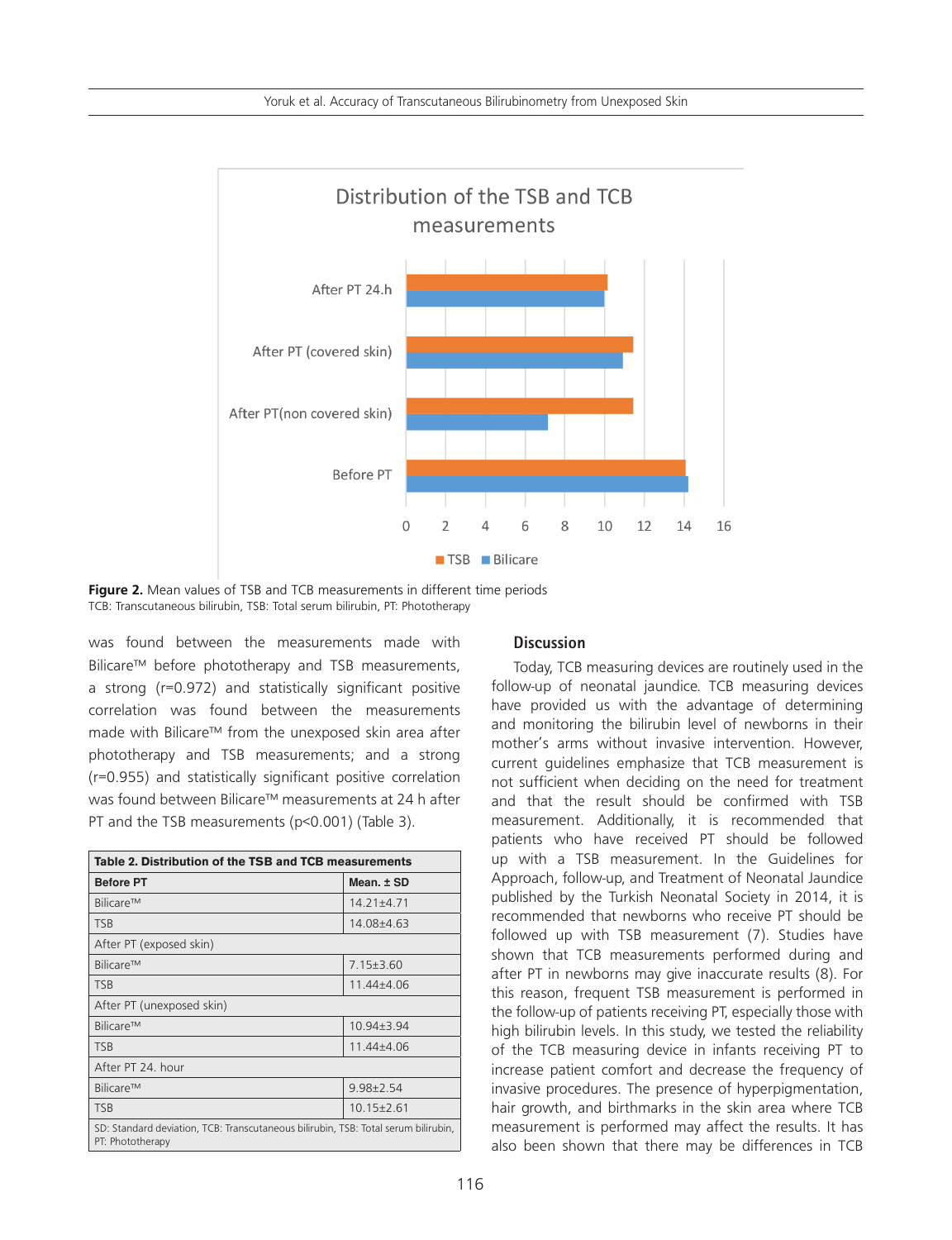measurement results according to different skin colors between races (9). The patients included in our study did not have any skin anomalies in the scaphoid fossa of the auricle.

In this study, we investigated whether the measurement results made with the new generation TCB measurement device Bilicare™ were correlated with TSB measurements in newborns with a gestational age of ≥35 weeks, TSB levels of 3.5-24.00 mg/dL, and newborns receiving phototherapy. During PT, we prevented the contact of one auricle with photons using a radio-opaque patch, and we measured TCB from this ear with Bilicare™ and simultaneously

| Table 3. Correlation of TSB and TCB measurements                                                                                                                                                                                                                                                                                                                                                                                                                                       |                               |         |
|----------------------------------------------------------------------------------------------------------------------------------------------------------------------------------------------------------------------------------------------------------------------------------------------------------------------------------------------------------------------------------------------------------------------------------------------------------------------------------------|-------------------------------|---------|
| All cases                                                                                                                                                                                                                                                                                                                                                                                                                                                                              |                               |         |
|                                                                                                                                                                                                                                                                                                                                                                                                                                                                                        | Before PT TSB (mg/dL)         |         |
|                                                                                                                                                                                                                                                                                                                                                                                                                                                                                        | r                             | p       |
| Bilicare™ (Before PT)                                                                                                                                                                                                                                                                                                                                                                                                                                                                  | $0.976*$                      | < 0.001 |
|                                                                                                                                                                                                                                                                                                                                                                                                                                                                                        | After PT TSB (mg/dL)          |         |
|                                                                                                                                                                                                                                                                                                                                                                                                                                                                                        | r                             | p       |
| Bilicare™ (Unexposed skin)                                                                                                                                                                                                                                                                                                                                                                                                                                                             | $0.984*$                      | < 0.001 |
|                                                                                                                                                                                                                                                                                                                                                                                                                                                                                        | After PT 24. hour TSB (mg/dL) |         |
|                                                                                                                                                                                                                                                                                                                                                                                                                                                                                        | r                             | р       |
| Bilicare™ (24. hour)                                                                                                                                                                                                                                                                                                                                                                                                                                                                   | $0.965*$                      | < 0.001 |
| Cases with TSB measurements 12 mg/dL and under                                                                                                                                                                                                                                                                                                                                                                                                                                         |                               |         |
|                                                                                                                                                                                                                                                                                                                                                                                                                                                                                        | Before PT TSB (mg/dL)         |         |
|                                                                                                                                                                                                                                                                                                                                                                                                                                                                                        | r                             | p       |
| Bilicare™ (Before PT)                                                                                                                                                                                                                                                                                                                                                                                                                                                                  | $0.953*$                      | < 0.001 |
|                                                                                                                                                                                                                                                                                                                                                                                                                                                                                        | After PT TSB (mg/dL)          |         |
|                                                                                                                                                                                                                                                                                                                                                                                                                                                                                        | r                             | p       |
| Bilicare™ (Unexposed skin)                                                                                                                                                                                                                                                                                                                                                                                                                                                             | $0.920*$                      | < 0.001 |
|                                                                                                                                                                                                                                                                                                                                                                                                                                                                                        | After PT 24. hour TSB (mg/dL) |         |
|                                                                                                                                                                                                                                                                                                                                                                                                                                                                                        | r                             | р       |
| Bilicare™ (24. hour)                                                                                                                                                                                                                                                                                                                                                                                                                                                                   | $0.947*$                      | < 0.001 |
| Cases with TSB measurements above 12 mg/dL                                                                                                                                                                                                                                                                                                                                                                                                                                             |                               |         |
|                                                                                                                                                                                                                                                                                                                                                                                                                                                                                        | Before PT TSB (mg/dL)         |         |
|                                                                                                                                                                                                                                                                                                                                                                                                                                                                                        | r                             | p       |
| Bilicare™ (Before PT)                                                                                                                                                                                                                                                                                                                                                                                                                                                                  | $0.925*$                      | < 0.001 |
|                                                                                                                                                                                                                                                                                                                                                                                                                                                                                        | After PT TSB (mg/dL)          |         |
|                                                                                                                                                                                                                                                                                                                                                                                                                                                                                        | r                             | p       |
| Bilicare™ (Unexposed skin)                                                                                                                                                                                                                                                                                                                                                                                                                                                             | $0.972*$                      | < 0.001 |
|                                                                                                                                                                                                                                                                                                                                                                                                                                                                                        | After PT 24. hour TSB (mg/dL) |         |
|                                                                                                                                                                                                                                                                                                                                                                                                                                                                                        | r                             | p       |
| Bilicare™ (24. hour)                                                                                                                                                                                                                                                                                                                                                                                                                                                                   | $0.955*$                      | < 0.001 |
| *Bilicare™ measurements and TSB measurements were evaluated with<br>Spearman Correlation Analysis. There is a strong correlation between TSB and<br>Bilicare™ measurements made before phototherapy, the unexposed skin at the<br>end of phototherapy and 24 h after phototherapy. A strong correlation was<br>found between TSB and Bilicare™ measurements at high bilirubin levels (>12<br>$mq/dL$ ).<br>TCB: Transcutaneous bilirubin, TSB: Total serum bilirubin, PT: Phototherapy |                               |         |

measured TSB from the other ear after PT. We found a strong correlation between the two measurements as well as between the Bilicare™ and TSB measurements performed 24 h after PT. Additionally, TCB measurement is considered unreliable in patients with a TCB level of 12 mg/dL or above, and TSB measurement is recommended in these patients. In newborns with a TCB level of 12 mg/ dL and above, we found a significant positive correlation between TSB and TCB measurements performed before PT, from the unexposed skin area immediately after PT, and 24 h after PT (r: 0.925, r: 0.972, r: 0.955, p<0.001).

There are limited studies in the literature conducted with Bilicare™, which is a new TCB measurement system. Several studies have reported correlations between TSB and TCB measurements (10-12). In the 2017 study by Yamana et al. in Japan (n=82), the correlation coefficient (r) was 0.91. In the study by Kitsommart et al. (10) (n=93) in Thailand, the correlation coefficient (r) was found to be 0.76. In the 2016 study of Pratesi et al. (11) in Italy (n=458), the correlation coefficient (r) was 0.56, while the correlation coefficient (r) was reported to be 0.86 in the study of Chokemungmeepisarn et al. (12) (n=214). We think that racial differences and the use of different TSB measurement methods may have caused the difference between the correlation coefficients.

The preferred method of measurement in follow-up and treatment of babies receiving PT is TSB measurement. This is because PT rays can affect the results of skin measurements. However, when skin areas are covered and not affected by PT, similar to the method in our study, it is still unclear whether measurements made from these skin areas are reliable. In the study by Costa-Posada et al. (13), a radio-opaque patch was placed on the sternum of 217 newborns before PT, and consecutive measurements were made with the Drager JM-105 TCB meter from the area closed with the patch after PT. These measurements were compared with TSB measurements made at 48, and 72 h. At the  $24<sup>th</sup>$  hour, a difference of 0.74 $\pm$ 1.35 mg/dL was found between bilirubin levels in the patch-covered area, and a strong correlation was found between all measurements and TSB measurements from the patchcovered area. In this study, we found a difference of 0.20±0.61 and a strong correlation in the measurements we made at the 24<sup>th</sup> hour. The difference between the results may be due to the different TCB measurement devices used and the different TSB measurement methods.

In the study conducted by Casnocha Lucanova et al. (14) in Slovakia, 150 term newborns were examined, and measurements were made from the forehead, sternum, and lower abdomen covered by the diaper with a Billcheck TCB meter 2 h after the end of phototherapy. A difference of 2.9±0.2 mg/dL was found between the measurements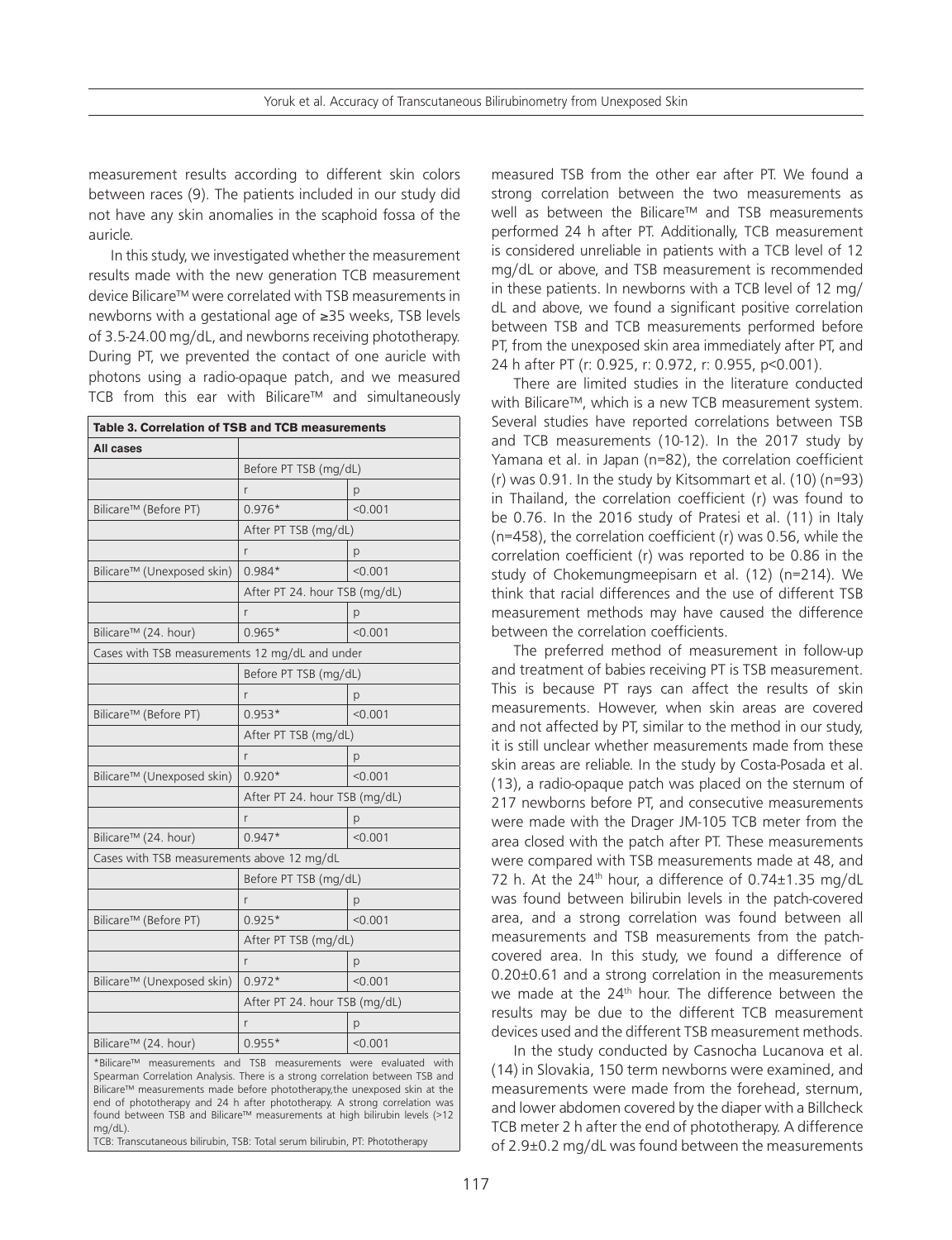made from the area covered by the diaper and the TSB measurements. In this study, we found a difference of 0.5±0.66 mg/dL between Bilicare™ measurement from the area covered with the radio-opaque patch and TSB levels. We think that the difference between the results may be because the light transmittance of the diaper is higher compared to the radio-opaque patch. Furthermore, different TCB measurement methods were used, and the measurements in this study were made immediately after PT.

In a study by Radfar et al. (15) in Iran, a radiopaque patch was placed in the lower abdomen area covered by the diaper of 134 term and 36 preterm newborns, and Billcheck TCB measurements were compared with TSB measurements. In the Unlthissent study, measurements were made at least 6 h after PT and TSB measurement was performed on blood samples taken from the heel and evaluated with a non-chemical spectrophotometric device. A strong correlation was found between the measurements.

In the study by Alsaedi (16) in Saudi Arabia, 151 term newborns were included in the study. Consecutive measurements were made with the Billchek TCB meter using a radio-opaque patch, and TCB measurements from this area after PT were compared with TSB measurements (16). The correlation coefficient (r) was reported as 0.85 in the comparison before PT, and the correlation coefficient (r) of the measurements after PT was reported as 0.80. It was found that the measurements made on the covered area unexposed to photons strongly correlated with TSB measurements. Similar to this study, the results show that there is a strong correlation between measurements.

We found a strong correlation between TCB measurements made from the covered skin area and TSB measurements in babies who received PT. Additionally, we found that TCB measurements were correlated with TSB measurements in babies for whom treatment was planned before PT. We found a strong correlation between TSB and TCB measurements 24 h after phototherapy. This study shows that TCB measurements made from skin areas covered against exposure during PT are safe and reliable. However, further studies and meta-analyses with larger patient series are needed before TCB measurements from unexposed skin areas become part of routine newborn practice.

#### **Study Limitations**

The main limitation of our study was that only one device was used on a small group of patients. It was a singlecenter study. A multicenter study with a larger number of patients would reveal more valuable results. Despite these limitations, the comparison of measurements at high bilirubin levels is valuable in terms of demonstrating

the safety of the measurement technique. Measurements made 24 h after the end of the phototherapy are important in terms of providing data that the applied method can be reliable in terms of bilirubin-level monitoring.

#### **Conclusion**

We found a strong correlation between TCB measurements made from the unexposed skin area and TSB measurements in babies who received PT. Additionally, we found that TCB measurements were correlated with TSB measurements in babies for whom treatment was planned before PT. We found a strong correlation between TSB and TCB measurements 24 h after phototherapy. This study shows that TCB measurements made from skin areas covered against exposure during PT are safe and reliable. However, further studies and meta-analyses with larger patient series are needed before TCB measurements from unexposed skin areas become part of routine newborn practice.

#### **Ethics**

**Ethics Committee Approval:** Study approval was obtained from the Clinical Research Ethics Committee of University of Health Sciences Turkey, Haseki Training and Research Hospital with a decision dated April 29, 2020 and numbered 2020-38.

**Informed Consent:** Both verbal and written informed consent were obtained from the families of the babies.

### **Authorship Contributions**

Concept: I.Y., D.O., M.E., Design: I.Y., D.O., M.E., E.A., Data Collection and/or Processing: I.Y., E.A., Analysis and/ or Interpretation: I.Y., D.O., Literature Research: I.Y., D.O., M.E., E.A., Writing: I.Y., D.O., M.E.

**Conflict of Interest:** No conflict of interest was declared by the authors.

**Financial Disclosure:** The authors declared that this study received no financial support.

#### **References**

- 1. Sarici SU, Serdar MA, Korkmaz A, et al. Incidence, course, and prediction of hyperbilirubinemia in near-term and term newborns. Pediatrics 2004;113:775-80.
- 2. Khan DS, Mirza A, Bhatti A, Shabbir A, Tariq B, Rizvi A. Effectiveness of Transcutaneous Bilirubin Measurement in High-Risk Neonates and to Evaluate Validity of Transcutaneous Bilirubin With Total Serum Bilirubin Levels in Both Low and High-Risk Neonates at a Tertiary Care Center in a Developing Country. Cureus 2021;13:e13685.
- 3. Kuboi T, Kusaka T, Kawada K, et al. Hour-specific nomogram for transcutaneous bilirubin in Japanese neonates. Pediatr Int 2013;55:608-11.
- 4. Yadav A, Yadav GAM, Mala M. Diagnostic accuracy of transcutaneous bilirubinometer as non invasive method